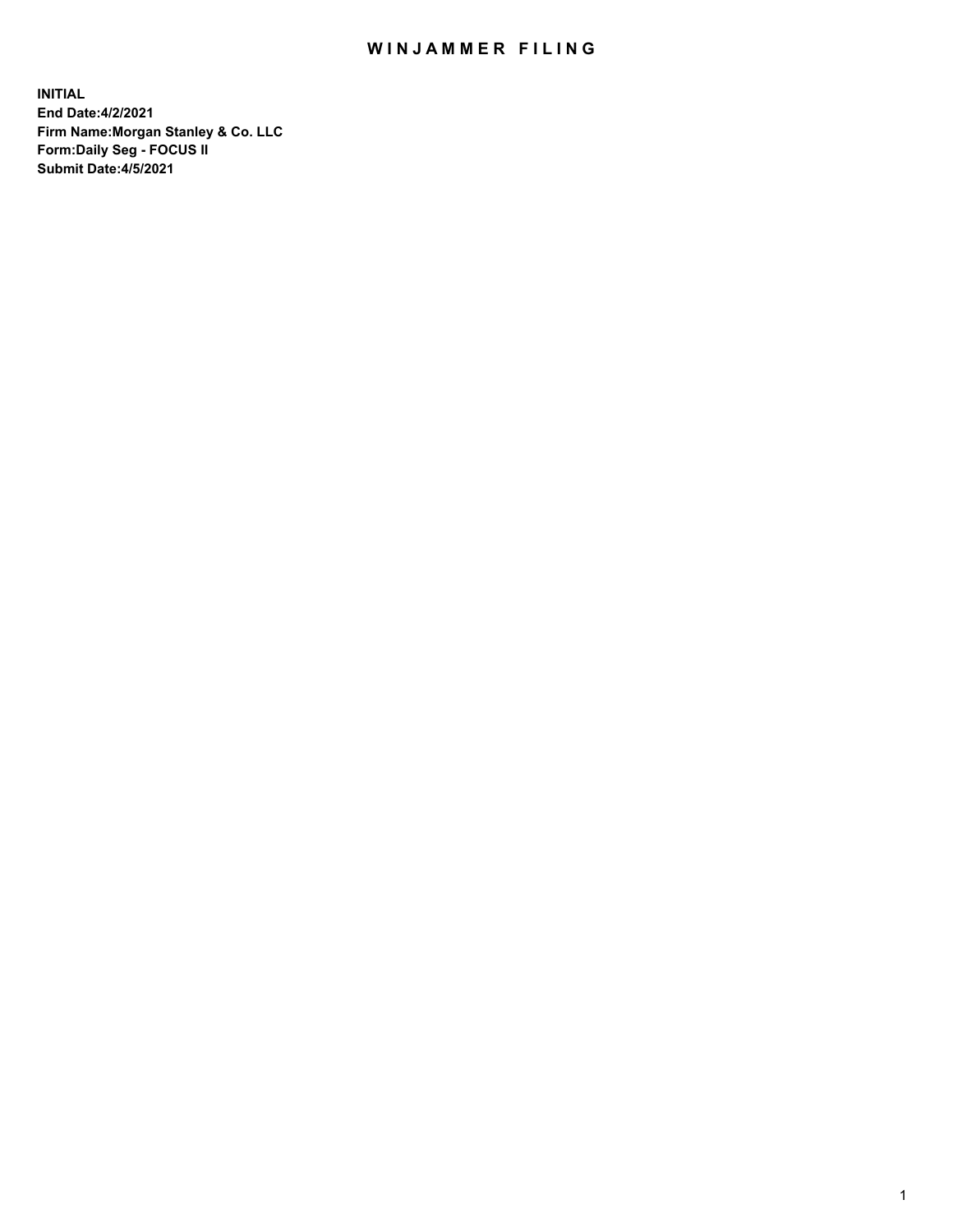**INITIAL End Date:4/2/2021 Firm Name:Morgan Stanley & Co. LLC Form:Daily Seg - FOCUS II Submit Date:4/5/2021 Daily Segregation - Cover Page**

| Name of Company                                                                                                                                                                                                                                                                                                                | <b>Morgan Stanley &amp; Co. LLC</b>                     |
|--------------------------------------------------------------------------------------------------------------------------------------------------------------------------------------------------------------------------------------------------------------------------------------------------------------------------------|---------------------------------------------------------|
| <b>Contact Name</b>                                                                                                                                                                                                                                                                                                            | <b>Ikram Shah</b>                                       |
| <b>Contact Phone Number</b>                                                                                                                                                                                                                                                                                                    | 212-276-0963                                            |
| <b>Contact Email Address</b>                                                                                                                                                                                                                                                                                                   | Ikram.shah@morganstanley.com                            |
| FCM's Customer Segregated Funds Residual Interest Target (choose one):<br>a. Minimum dollar amount: ; or<br>b. Minimum percentage of customer segregated funds required:% ; or<br>c. Dollar amount range between: and; or                                                                                                      | 235,000,000<br><u>0</u><br><u>00</u>                    |
| d. Percentage range of customer segregated funds required between:% and%.<br>FCM's Customer Secured Amount Funds Residual Interest Target (choose one):                                                                                                                                                                        | 0 <sup>0</sup>                                          |
| a. Minimum dollar amount: ; or<br>b. Minimum percentage of customer secured funds required:%; or<br>c. Dollar amount range between: and; or<br>d. Percentage range of customer secured funds required between: % and %.                                                                                                        | 140,000,000<br><u>0</u><br><u>0 0</u><br>0 <sub>0</sub> |
| FCM's Cleared Swaps Customer Collateral Residual Interest Target (choose one):<br>a. Minimum dollar amount: ; or<br>b. Minimum percentage of cleared swaps customer collateral required:% ; or<br>c. Dollar amount range between: and; or<br>d. Percentage range of cleared swaps customer collateral required between:% and%. | 92,000,000<br><u>0</u><br>0 Q<br>0 <sub>0</sub>         |

Attach supporting documents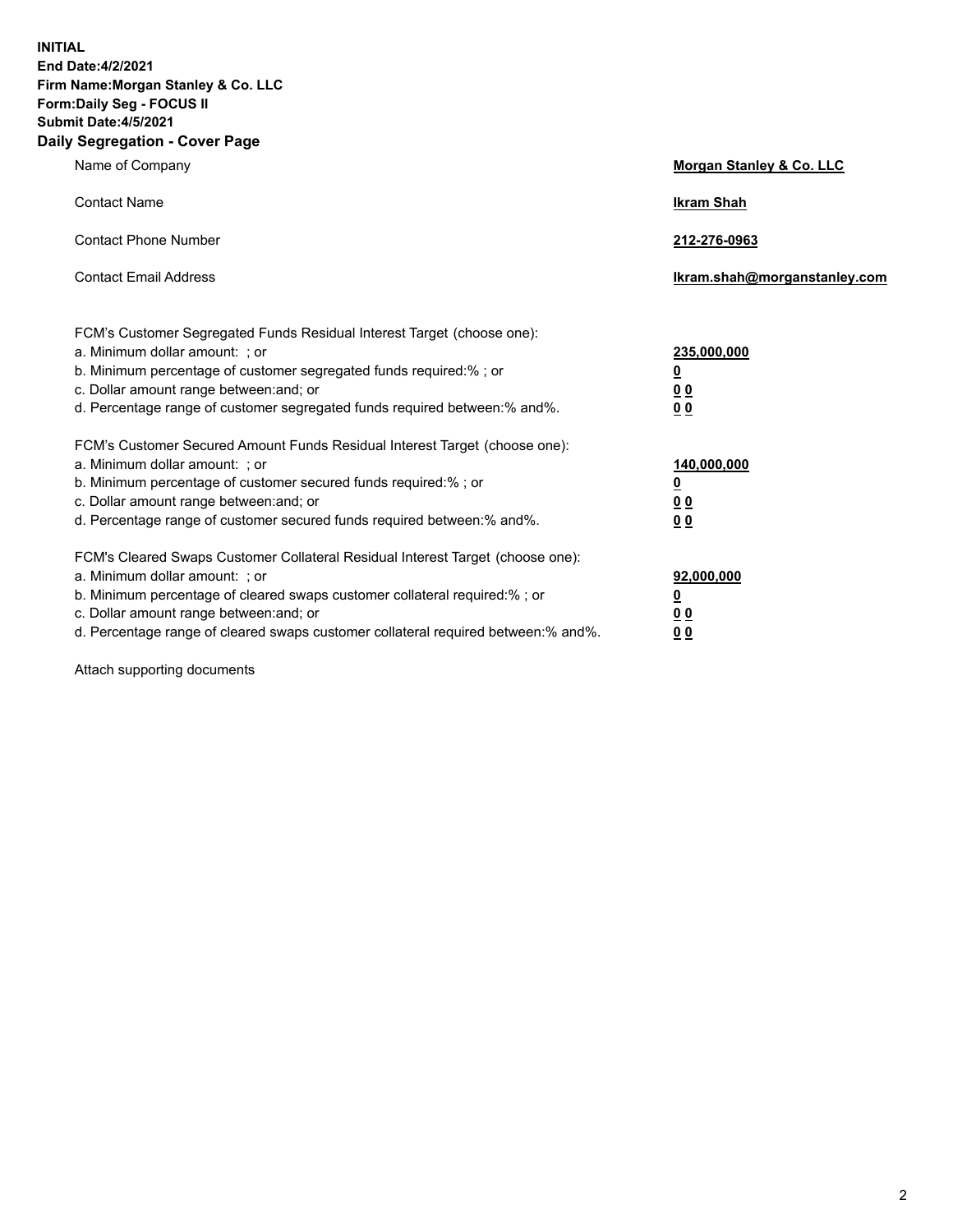## **INITIAL End Date:4/2/2021 Firm Name:Morgan Stanley & Co. LLC Form:Daily Seg - FOCUS II Submit Date:4/5/2021 Daily Segregation - Secured Amounts** Foreign Futures and Foreign Options Secured Amounts Amount required to be set aside pursuant to law, rule or regulation of a foreign government or a rule of a self-regulatory organization authorized thereunder 1. Net ledger balance - Foreign Futures and Foreign Option Trading - All Customers A. Cash **4,542,816,537** [7315] B. Securities (at market) **2,248,870,535** [7317] 2. Net unrealized profit (loss) in open futures contracts traded on a foreign board of trade **411,160,006** [7325] 3. Exchange traded options a. Market value of open option contracts purchased on a foreign board of trade **18,100,266** [7335] b. Market value of open contracts granted (sold) on a foreign board of trade **-16,262,925** [7337] 4. Net equity (deficit) (add lines 1. 2. and 3.) **7,204,684,419** [7345]

- 5. Account liquidating to a deficit and account with a debit balances gross amount **62,029,921** [7351] Less: amount offset by customer owned securities **-60,620,775** [7352] **1,409,146**
- 6. Amount required to be set aside as the secured amount Net Liquidating Equity Method (add lines 4 and 5)
- 7. Greater of amount required to be set aside pursuant to foreign jurisdiction (above) or line 6.

## FUNDS DEPOSITED IN SEPARATE REGULATION 30.7 ACCOUNTS

- 1. Cash in banks
	- A. Banks located in the United States **604,857,808** [7500]
	- B. Other banks qualified under Regulation 30.7 **524,380,346** [7520] **1,129,238,154**
- 2. Securities
	- A. In safekeeping with banks located in the United States **499,301,477** [7540]
	- B. In safekeeping with other banks qualified under Regulation 30.7 **22,446,641** [7560] **521,748,118**
- 3. Equities with registered futures commission merchants
	-
	- B. Securities **0** [7590]
	- C. Unrealized gain (loss) on open futures contracts **-2,453,276** [7600]
	- D. Value of long option contracts **0** [7610]
	- E. Value of short option contracts **0** [7615] **19,144,711** [7620]
- 4. Amounts held by clearing organizations of foreign boards of trade
	- A. Cash **0** [7640]
	- B. Securities **0** [7650]
	- C. Amount due to (from) clearing organization daily variation **0** [7660]
	- D. Value of long option contracts **0** [7670]
	- E. Value of short option contracts **0** [7675] **0** [7680]
- 5. Amounts held by members of foreign boards of trade
	-
	-
	- C. Unrealized gain (loss) on open futures contracts **413,613,282** [7720]
	- D. Value of long option contracts **18,100,266** [7730]
	-
- 6. Amounts with other depositories designated by a foreign board of trade **0** [7760]
- 7. Segregated funds on hand **0** [7765]
- 8. Total funds in separate section 30.7 accounts **7,423,421,437** [7770]
- 9. Excess (deficiency) Set Aside for Secured Amount (subtract line 7 Secured Statement Page 1 from Line 8)
- 10. Management Target Amount for Excess funds in separate section 30.7 accounts **140,000,000** [7780]
- 11. Excess (deficiency) funds in separate 30.7 accounts over (under) Management Target **77,327,872** [7785]

**0** [7305]

[7354] **7,206,093,565** [7355]

**7,206,093,565** [7360]

[7530]

[7570]

A. Cash **21,597,987** [7580]

 A. Cash **3,610,717,415** [7700] B. Securities **1,727,122,416** [7710] E. Value of short option contracts **-16,262,925** [7735] **5,753,290,454** [7740] **217,327,872** [7380]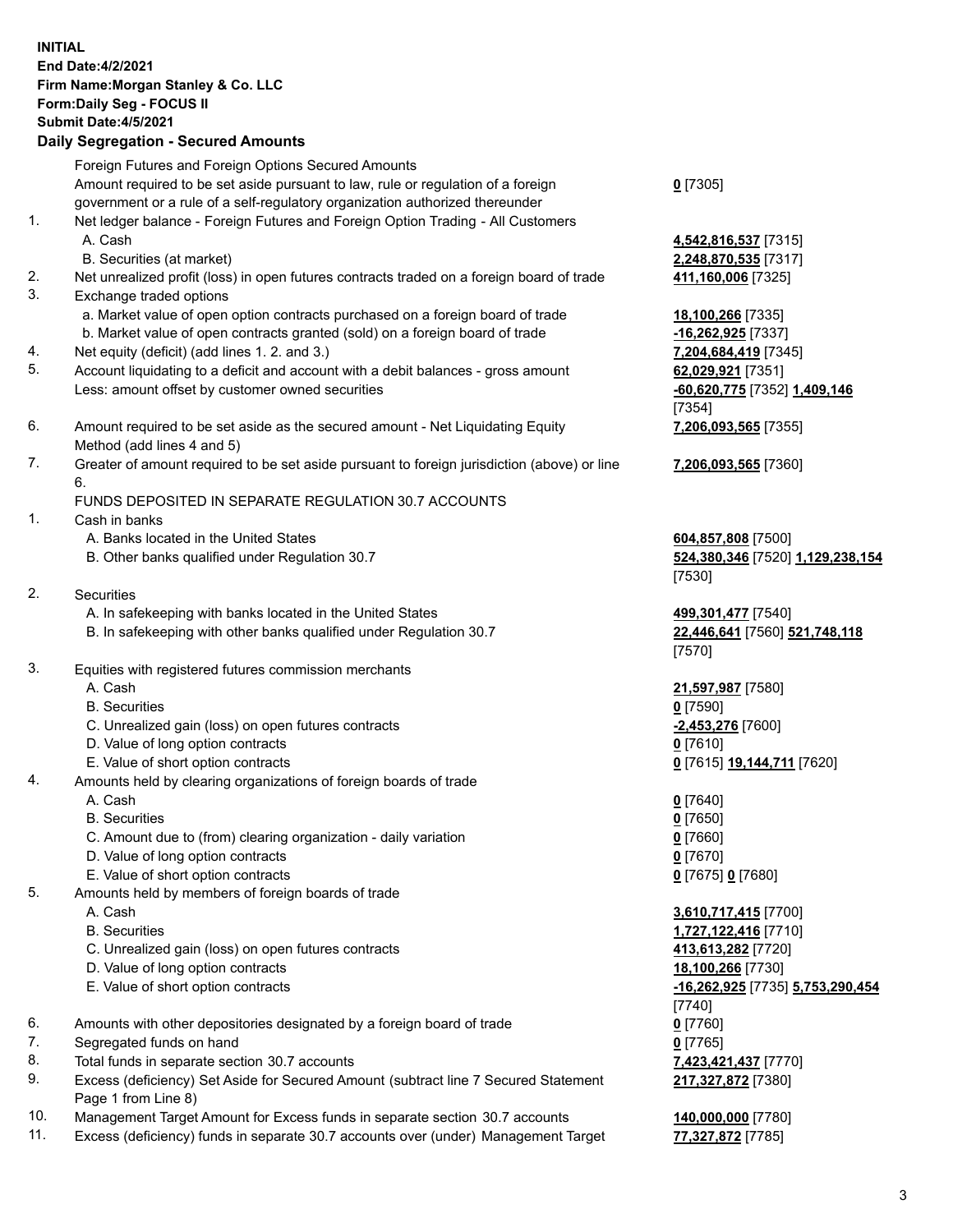**INITIAL End Date:4/2/2021 Firm Name:Morgan Stanley & Co. LLC Form:Daily Seg - FOCUS II Submit Date:4/5/2021 Daily Segregation - Segregation Statement** SEGREGATION REQUIREMENTS(Section 4d(2) of the CEAct) 1. Net ledger balance A. Cash **17,011,479,005** [7010] B. Securities (at market) **8,061,490,092** [7020] 2. Net unrealized profit (loss) in open futures contracts traded on a contract market **233,214,401** [7030] 3. Exchange traded options A. Add market value of open option contracts purchased on a contract market **718,183,279** [7032] B. Deduct market value of open option contracts granted (sold) on a contract market **-328,762,381** [7033] 4. Net equity (deficit) (add lines 1, 2 and 3) **25,695,604,396** [7040] 5. Accounts liquidating to a deficit and accounts with debit balances - gross amount **480,681,043** [7045] Less: amount offset by customer securities **-474,863,725** [7047] **5,817,318** [7050] 6. Amount required to be segregated (add lines 4 and 5) **25,701,421,714** [7060] FUNDS IN SEGREGATED ACCOUNTS 7. Deposited in segregated funds bank accounts A. Cash **4,216,306,007** [7070] B. Securities representing investments of customers' funds (at market) **0** [7080] C. Securities held for particular customers or option customers in lieu of cash (at market) **1,144,497,979** [7090] 8. Margins on deposit with derivatives clearing organizations of contract markets A. Cash **13,505,083,336** [7100] B. Securities representing investments of customers' funds (at market) **0** [7110] C. Securities held for particular customers or option customers in lieu of cash (at market) **6,916,992,113** [7120] 9. Net settlement from (to) derivatives clearing organizations of contract markets **-62,089,705** [7130] 10. Exchange traded options A. Value of open long option contracts **718,183,279** [7132] B. Value of open short option contracts **-328,762,381** [7133] 11. Net equities with other FCMs A. Net liquidating equity **8,137,220** [7140] B. Securities representing investments of customers' funds (at market) **0** [7160] C. Securities held for particular customers or option customers in lieu of cash (at market) **0** [7170] 12. Segregated funds on hand **0** [7150] 13. Total amount in segregation (add lines 7 through 12) **26,118,347,848** [7180] 14. Excess (deficiency) funds in segregation (subtract line 6 from line 13) **416,926,134** [7190] 15. Management Target Amount for Excess funds in segregation **235,000,000** [7194]

16. Excess (deficiency) funds in segregation over (under) Management Target Amount Excess

**181,926,134** [7198]